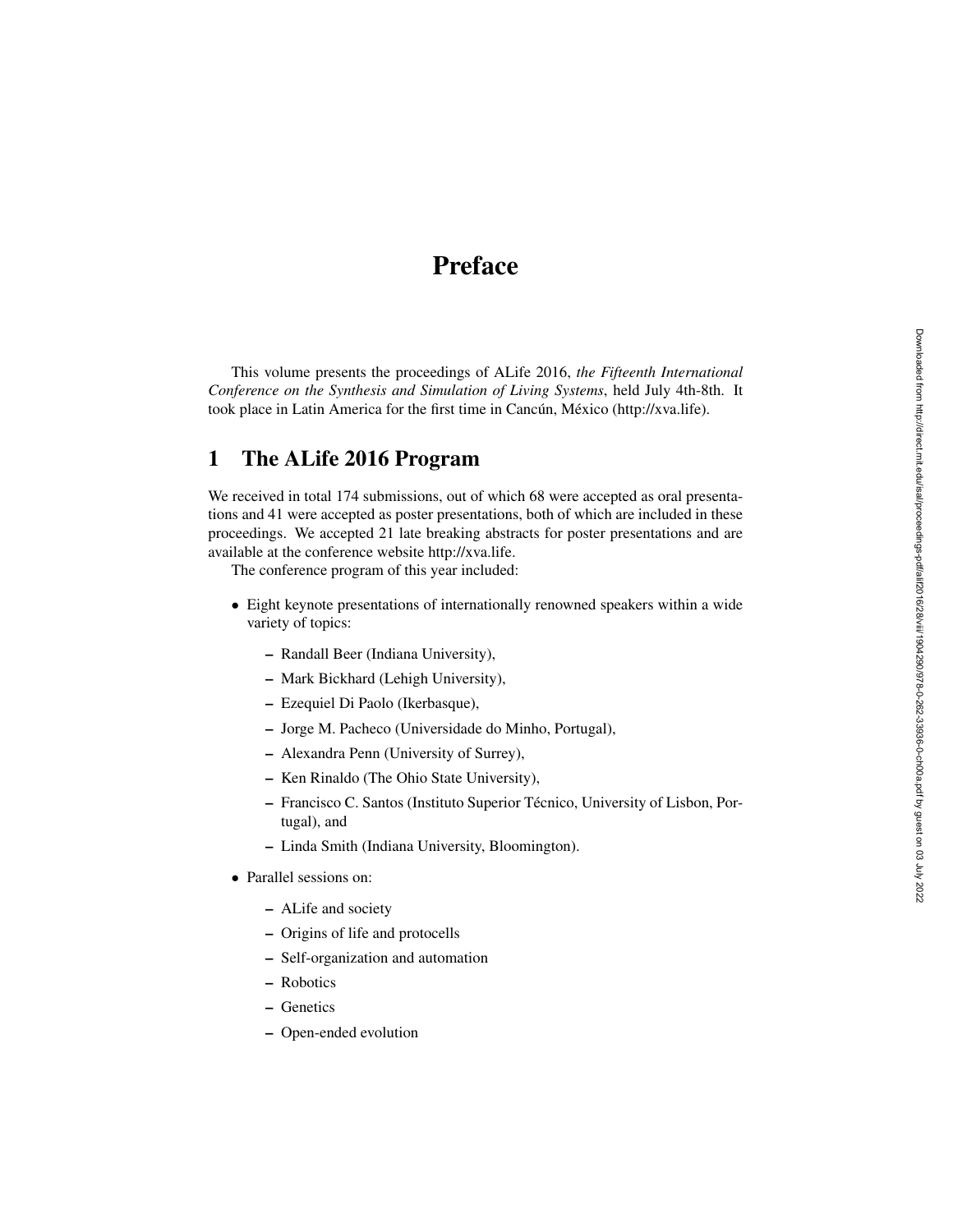- Morphology
- Evolvability
- Cooperation and collective behavior
- Development
- Learning and Memory
- Ecology
- Artificial societies
- Language and culture evolution
- Computational biology
- Artificial chemistries
- Living technology
- Human-Computer interaction
- Theory and measures
- Eight workshops:
	- SCBCS: Synthesizing Concepts from Biology and Computer Science (Organizers: Emily Dolson and Charles Ofria).
	- SLCS: Steering Living and Life-like Complex Systems (Organizers: Alexandra Penn, Rob Mills, and Emma Hart).
	- SLACE: Social Learning and Cultural Evolution (Organizers: Chris Marriot, Peter Andras, James Borg, and Paulo Smaldino).
	- BFE: The Biological Foundations of Enactivism (Organizers: Eran Agmon, Nathaniel Virgo, Tom Froese, and Matthew Egbert).
	- OEE: Open Ended Evolution: Recent Progress (Organizers: Mark Bedau, Alastair Channon, and Tim Taylor).
	- GSO: Eight International Workshop on Guided Self-Organization (Organizers: Mikhail Prokopenko, Carlos Gershenson, and Daniel Polani).
	- MEW: Morphogenetic Engineering Workshop (Organizers: René Doursat and Hiroki Sayama).
	- EGT: Multidisciplinary applications of evolutionary game theory (Organizers: Tom Lenaerts, Luis A. Martínez-Vaquero, Jelena Grujic, Francisco C. Santos, and Tom Froese.
- Five tutorials:
	- MABE: An Introduction to MABE ( Modular Agent Based Evolution) and Markov Network Brains.
	- AVIDA-ED: Avida-ED, a tool for teaching a classroom research.
	- AEVOL: In silico experimental evolution with the Aevol Software.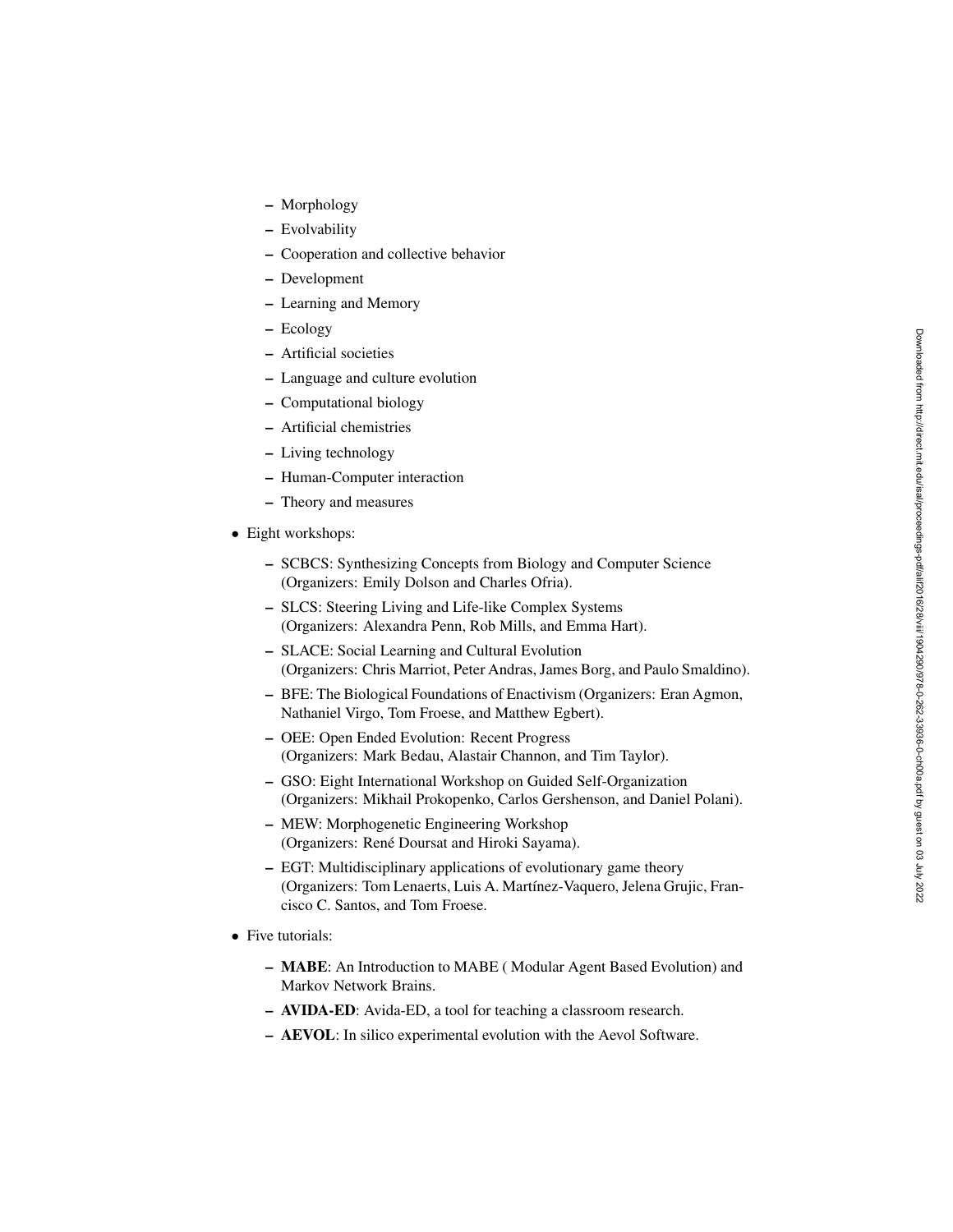- ISA: Introductory Statistics for ALife Experiments: A Visual Approach.
- NetLogo: A low threshold/high ceiling for programming multi-agent models.
- The third ISAL Summer School.
- Art exhibition

(Ken Rinaldo (The Ohio State University), Tatsuo Unemi (Soka University), Daniel Bisig (University of Zurich), Mario García-Valdez (Instituto Tecnolgico de Tijuana), Eduardo Makoszay Mayén, and Antonio Isaac Gómez).

#### 2 About the Editors

Carlos Gershenson is a tenured research professor at the Instituto de Investigaciones en Matemáticas Aplicadas y en Sistemas of the Universidad Nacional Autónoma de Mexico, where he leads the Self-organizing Systems Lab. His research interests include ´ complex systems, self-organization, urbanism, philosophy, and artificial life.

Tom Froese is Associate Professor at the Research Institute for Applied Mathematics and Systems of the National Autonomous University of Mexico, Mexico City. He is also affiliated with the Center for the Sciences of Complexity at the same university. His research interests include evolutionary robotics, origins of life, and cognitive science.

J. Mario Siqueiros is Associate Professor at the Instituto de Investigaciones en Matemáticas Aplicadas y en Sistemas of the Universidad Nacional Autónoma de México. His research interests include complex systems, computational social science, emergence and evolution of culture, social-ecological systems, and philosophy of biology.

Wendy Aguilar works as a Research Assistant at the Department of Computer Science, Intituto de Investigaciones en Matematicas Aplicadas y en Sistemas at the Uni- ´ versidad Nacional Autónoma de México. She received the PhD., M.Sc., and B.Sc. degrees in Computer Science from the Universidad Nacional Autónoma de México (UNAM). Her research areas include developmental artificial intelligence and computational creativity.

Eduardo Izquierdo is an Assistant Professor in the Cognitive Science Program at Indiana University. He is also affiliated to the Program in Neuroscience, School of Informatics and Computing, the Indiana University Network Science Institute, the Center for Complex Networks and Systems Research, and the Center for the Integrative Study of Animal Behavior. His research is focused on the understanding of behavior from brain-body-environment interactions in simple model organisms.

Hiroki Sayama is Director of the Center for Collective Dynamics of Complex Systems and Associate Professor of Systems Science and Industrial Engineering, at Binghamton University, State University of New York, USA. His research areas include complex systems, dynamical networks, artificial chemistry, computational social science, and interactive evolutionary computation.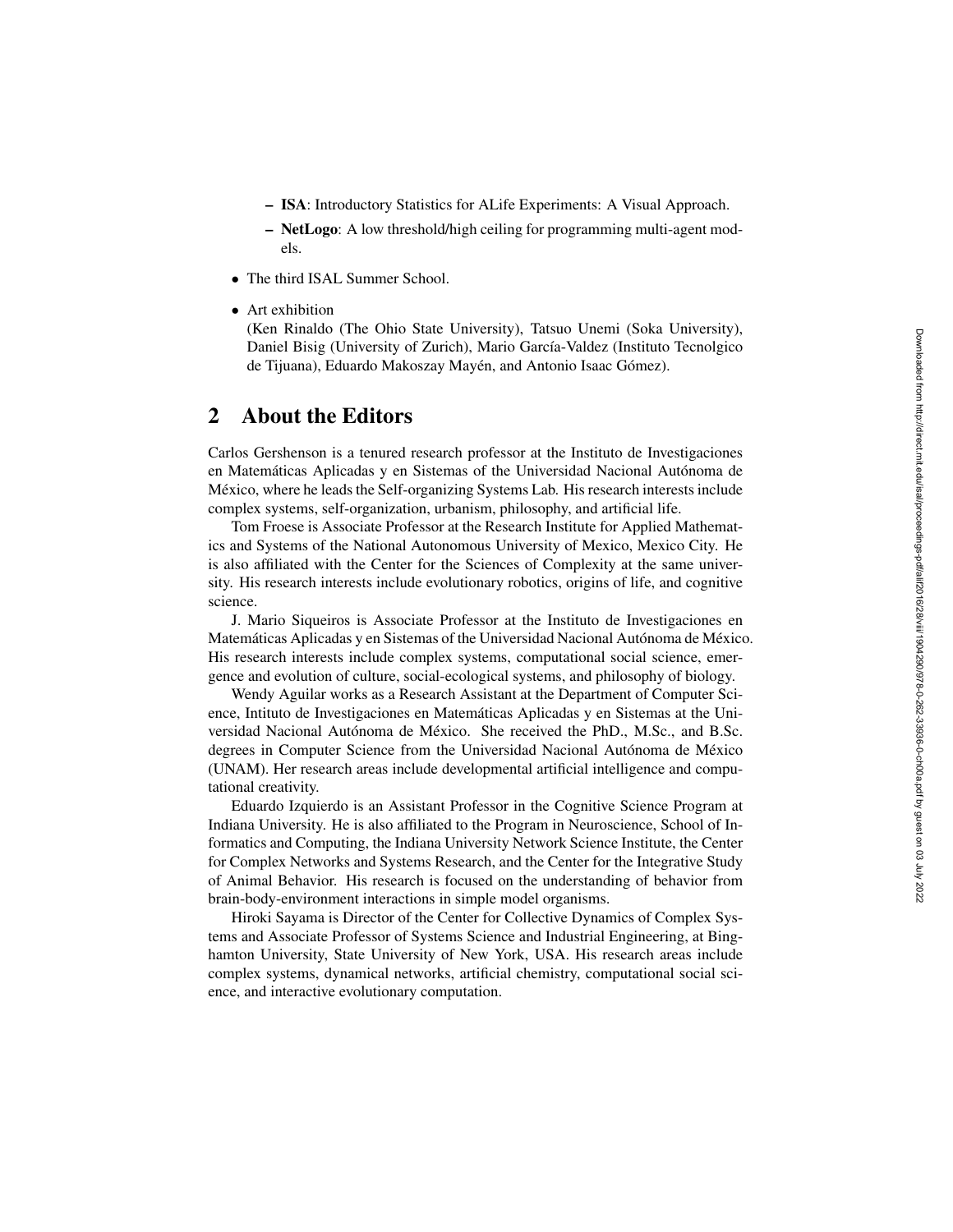### 3 About the Conference Logo

In recognition of the Maya, this year's *ALife* conference logo includes a Mayan hieroglyph for soul-heart (Figure [1\)](#page-3-0), which is closely related with life. It is read *o'hlis*, and refers to one of the essential animating souls or forces that is specific to the human species with its emotions, knowledge, and thought (Erik Velásquez García, pers. comm.). This force is also an embodiment of the spirit of the god that was principally responsible for the creation of humanity, the god of maize, since the Maya believed that our flesh was originally made from ground corn. The hieroglyph is surrounded by motifs related to the artificial forces of the contemporary world: mechanical and digital technologies. The three bars below *ALife* are the number fifteen in Mayan numerals (one bar represents the number 5), indicating the fifteenth edition of the conference.



<span id="page-3-0"></span>Figure 1: The conference logo of ALife XV.

#### 4 Acknowledgments

We are grateful for generous support from the Consejo Nacional de Ciencia y Tecnología, and from the Coordinación de la Investigación Científica and the Instituto de Investigaciones en Matematicas Aplicadas y en Sistemas, both of which pertain to ´ the Universidad Nacional Autónoma de México. Especially, Héctor Benítez Pérez, William Lee Alardín and Carlos Arámburo de la Hoz gave us their full support for the successful organization of the event.

The International Society for Artificial Life (ISAL) was instrumental in coordinating several aspects of the conference. ISAL's president, Charles Ofria, and the BEA-CON Center for the Study of Evolution in Action at Michigan State University were always active and helped us overcome several obstacles.

We also acknowledge support from the Earth-Life Science Institute (ELSI) at the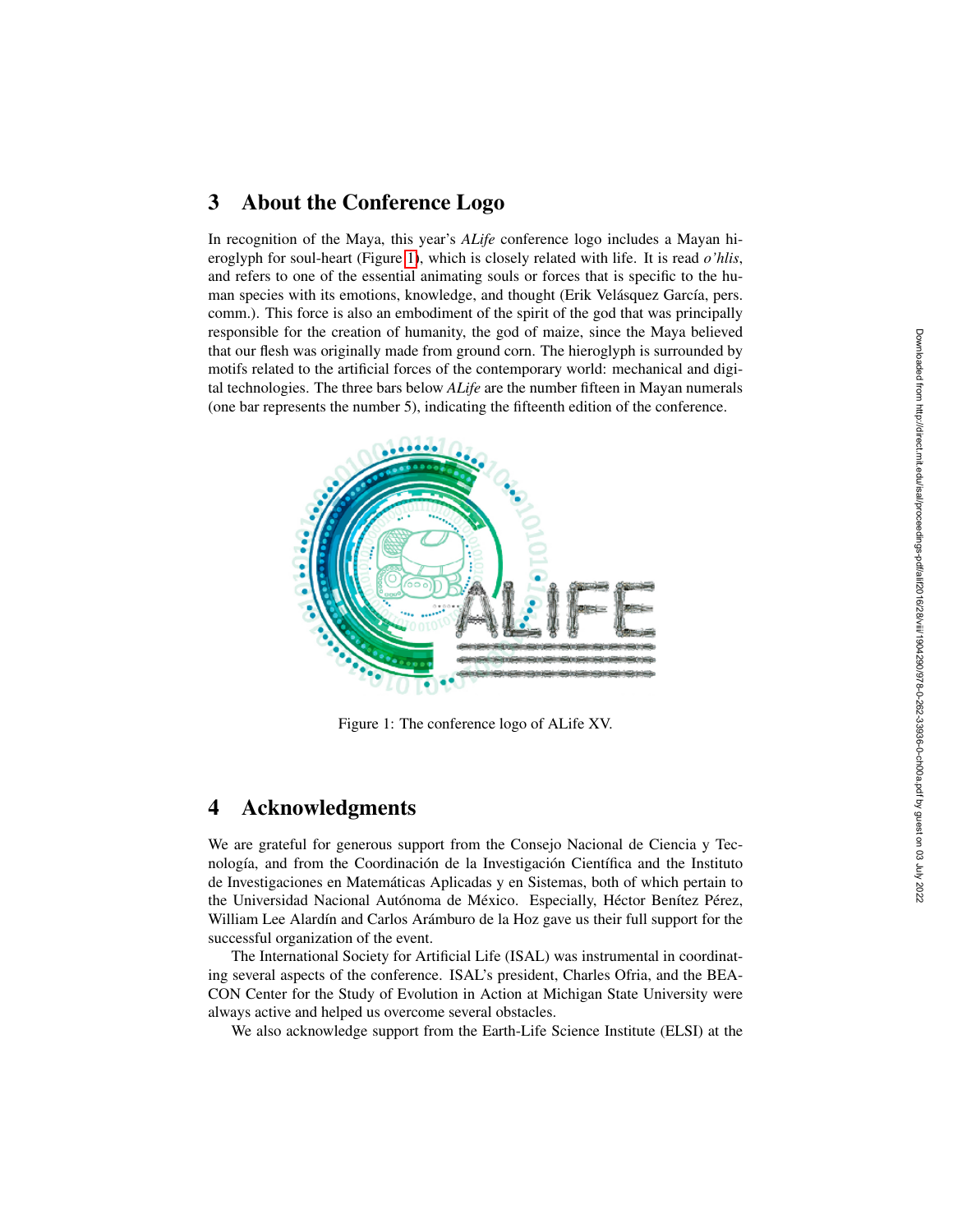Tokyo Institute of Technology, the ELSI Origins Network, the Instituto Tecnológico Autónomo de México (ITAM), the Universidad del Caribe, and Icosystem.

During the planning of the conference, several people were supportive. Carlos Coello, Genaro Juárez Martínez and Héctor Zenil provided useful advice; Mara Elena Vega helped with Mayan hieroglyphs, and Vanessa Gil Tejeda designed the logo.

The logistics, administration, and production were possible thanks to several people, including Gerardo Betancourt, Alana Burad, Dinorah Cervantes, Andrea Domínguez, Aurora García, María del Mar Gargari, Jaimes Gironés, Héctor Gómez Escobar, Lorena Hernández García, Connie James, Rosy Mata, David Ramos, and Natalín Vázquez Cervantes.

We would like to express our gratitude to those who participated in ensuring the quality of the works presented in this conference:

Arts committee:

Aranda Brito Leonardo Froese Tom Mendoza Villafuerte Iliana Ruíz Rangel Cristina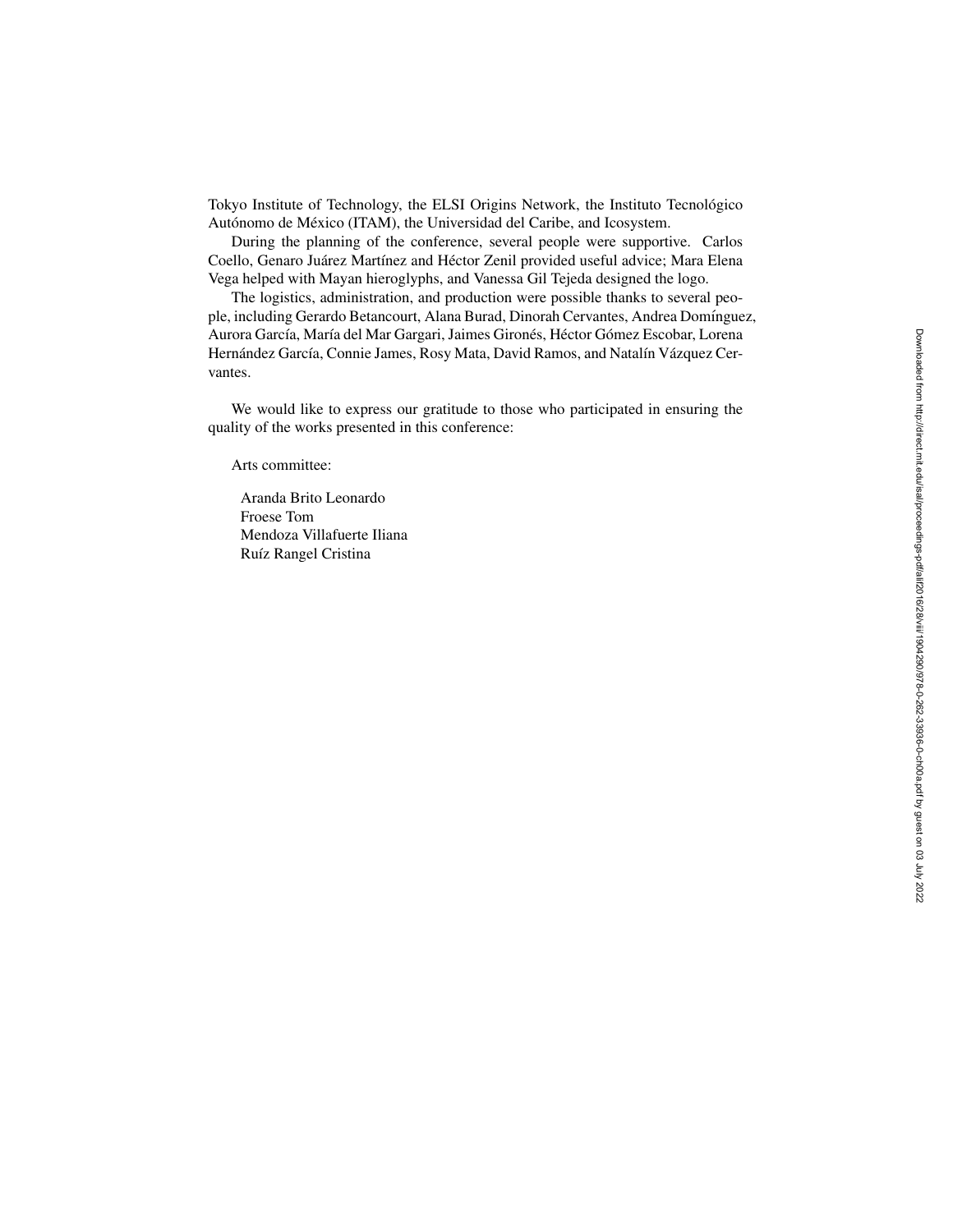Program committee:

Aaron Eric **Goni Moreno Ángel** Pascalie Jonathan Ackley Dave Goodman Erik Payne Joshua Adamatzky Andy Goodnight Charles Penn Alexandra Agmon Eran Grabowski Laura Peronard Jean-Paul Albrecht Andreas Grana Manuel Pettre Julien Altenberg Lee Gras Robin Pfaffmann Jeffrey Amos Martyn Gravato Hugo Philippides Andrew Andersson Claes Haasdijk Evert Pilat Marcin Arita Takaya Hamann Heiko Polack Fiona Aston Elizabeth Haruna Taichi Polani Daniel Auerbach Joshua E Harvey Inman Possani Edgar Banzhaf Wolfgang Hashimoto Takashi Powers Simon Bartlett Stuart **Hassas Salima** Prokopenko Mikhail Bedau Mark Hauser Helmut Ray Thomas Bedia Manuel Hernandez-Lemus Enrique Reggia James Beer Randall Hernndez-Quiroz Francisco Reynolds Craig Belavkin Roman *Herrera Pérez Carlos* Risi Sebastian Benitez Mariana Herrmann J. Michael Rojas Raul Bentley Katie Hickinbotham Simon Roli Andrea Bentley Peter Hinze Thomas Ruiz-Mirazo Kepa Berthouze Luc Hogeweg Paulien Rupp Matthew Beslon Guillaume Hubert Julien Salge Christoph Bhalla Navneet Huepe Cristian Sanders David Bich Leonardo Humphreys Paul Santos Francisco C. Biehl Martin Hutton Tim Santos Jose Bilotta Eleonora Ichinose Genki Santos Bruno A. Blackwell Tim Iizuka Hiroyuki Sasahara Kazutoshi Blum Christian Ikegami Takashi Sayama Hiroki Boldt Joachim Izquierdo Eduardo J. Schillaci Guido Bongard Josh Jacob Christian Schmickl Thomas Borg James Jaffe Klaus Shirakawa Tomohiro Boumaza Amine Joachimczak Michal Shirt-Ediss Ben Brede Markus Johnson Colin Silverman Eric Bredeche Nicolas Juarez Martínez Genaro Breen David Kampis George Spicher Antoine Buckley Christopher Kayama Yoshihiko Spranger Michael Bull Larry Knibbe Carole Sprevak Mark Bullock Seth Kuruma Yutetsu Standish Russell Camacho David LambiotteRenaud Stanley Kenneth Cangelosi Angelo Lehman Joel Stano Pasquale Carletti Timoteo Lenaerts Tom Stanton Adam

Siqueiros J. Mario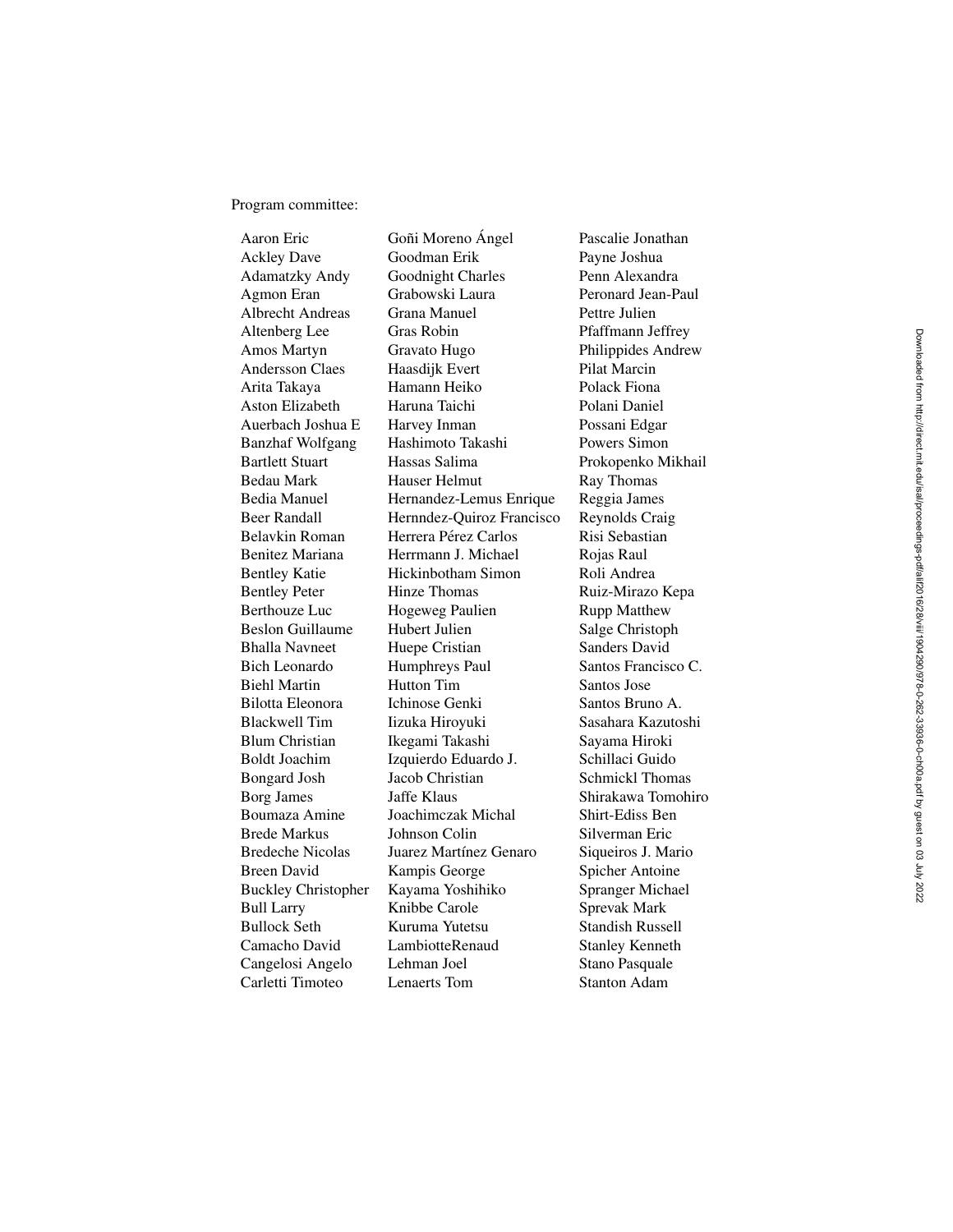Cecilia Jos M Lints Taivo Stoy Kasper Cenek Martin Lizier Joseph Sullins John Channon Alastair Lobo Daniel Suzuki Reiji Cho Sung-Bae Loettgers Andrea Suzuki Yasuhiro Connelly Brian D. Lones Michael Suzuki Keisuke Correia Lus Long John Tanev Ivan Costa Ernesto Lowe Robert Tangen Uwe Cronin Leroy Luga Herve Taylor Charles Cussat-Blanc Sylvain Marriott Chris Taylor Tim Dandekar Thomas Maye Alexander Teo Jason Dautenhahn Kerstin Mcgregor Simon Teuscher Christof Der Ralf Mckinley Philip Thill Serge Deunnue Adolfo McMullin Barry Torresen Jim Diaconescu Ada Mcowan Peter Trianni Vito Dodig Crnkovic Gordana J.J. Merelo Tsuda Soichiro Doncieux Stphane Merkle Daniel Tuci Elio Dorin Alan Mills Rob Umerez Jon Doursat Rene Misevic Dusan Unemi Tatsuo Dulman Stefan Montagna Sara Vallejo Edgar Duro Richard Montanier Jean-Marc Vardy Andrew Egbert Matthew Montebelli Alberto Vaughan Neil Eldridge Alice Mouret Jean-Baptiste Villalobos Mario Elmenreich Wilfried Moya Andres Villani Marco Espinal-Enriquez Jesus Müller Vincent C. Virgo Nathaniel Etxeberria Arantza Murcio Roberto Von Mammen Sebastian Fernandez Jose Máté Nagy Walker Sara Imari Fernndez Nelson Nichele Stefano Werfel Justin Fogel Gary Nitschke Geoff Wheeler Michael Froese Tom Nolfi Stefano Whiting James Fchslin Rudolf M. Nomura Shin-Ichiro Williams Lance Fuentes Miguel Nowe Ann Williams Hywel Garnier Simon Nuño De La Rosa Laura Witkowski Olaf Geard Nicholas Nurzaman Surya Girinatha Woodward Alexander Gershenson Carlos OKeefe Simon Wrobel Borys Ghazi-Zahedi Keyan Ofria Charles Wuensche Andrew Giacobini Mario Ogai Yuta Yang Xin-She Giavitto Jean-Louis Oka Mizuki Yang Xin-She Glette Kyrre Olbrich Eckehard Zaman Luis Goldsby Heather Olson Randal Zenil Hector Gomila Antoni Pacheco Jorge M. Zhang Xiaoge

Carmichael Ted Lim Soo Ling Stepney Susan

We are grateful to the invited keynote speakers, and all presenters, attendants, and volunteers which gave *o'hlis* (life) to the conference.